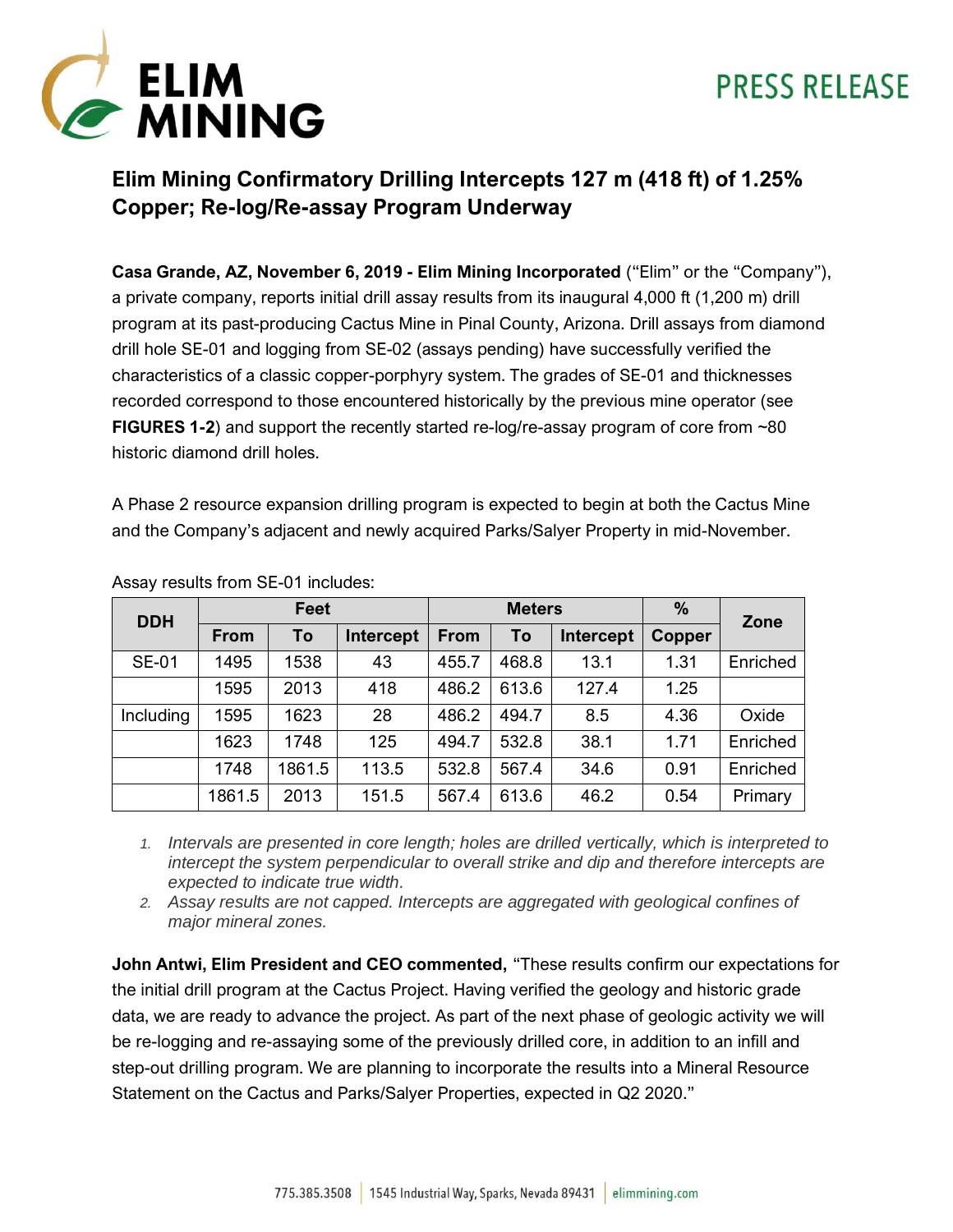

The confirmatory drill hole program was targeted to test historic results in the heart of the Cactus East Zone. These holes were drilled within an area previously drilled on 200-300 foot centres in a grid based pattern covering ~45 acres (18.4 hectares). These results provide an additional level of confidence on grade continuity between existing and more widely spaced drill holes (**FIGURE 1**). SE-01 confirmed that the Oxide, Supergene enriched (chalcocite) and Primary (chalcopyrite) zones as well as the location of the underlying Basement Fault were consistent with the historic zone (**FIGURE 2**) and confirmed historically reported copper grades and intervals. The high oxide copper grade reflects the location of SE-01 within a historically thick and occasionally high-grade oxide zone.

The Cactus Mine Project and adjacent Park/Salyer Property are situated within the Santa Cruz porphyry copper trend. The trend has been explored prior to and after its discovery in 1961 by ASARCO, Inc.

Exploration potential at the Cactus Mine includes expansion of the Cactus East Zone, through step-out drilling away from the historic zone, areas of known copper mineralization adjacent to the historic Sacaton open pit (Cactus West Zone), and extensions of known mineralization along trend to the northeast and southwest where previous explorers encountered copper mineralization in drilling that was not pursued further.

Elim geologists have initiated a re-log/re-assay program on core from approximately 80 historic diamond drill holes, equal to ~40,000 ft (~12,000 m) of core drilling. The program is expected to support the mineral resource estimate and drilling to test new exploration targets along trend to the northeast and also to the southwest on the newly acquired Parks/Salyer property.

For Figures:<https://cactusmine.com/2019-11-04-drilling-images/>

#### **Quality Assurance / Quality Control**

Drilling completed on the project in 2019 was supervised by on-site Elim personnel who prepared core samples for assay and implemented a full QA/QC program using blanks, standards and duplicates to monitor analytical accuracy and precision. The samples were sealed on site and shipped to Skyline Laboratories in Tucson AZ for analysis. Skyline's quality control system complies with global certifications for Quality ISO9001:2008.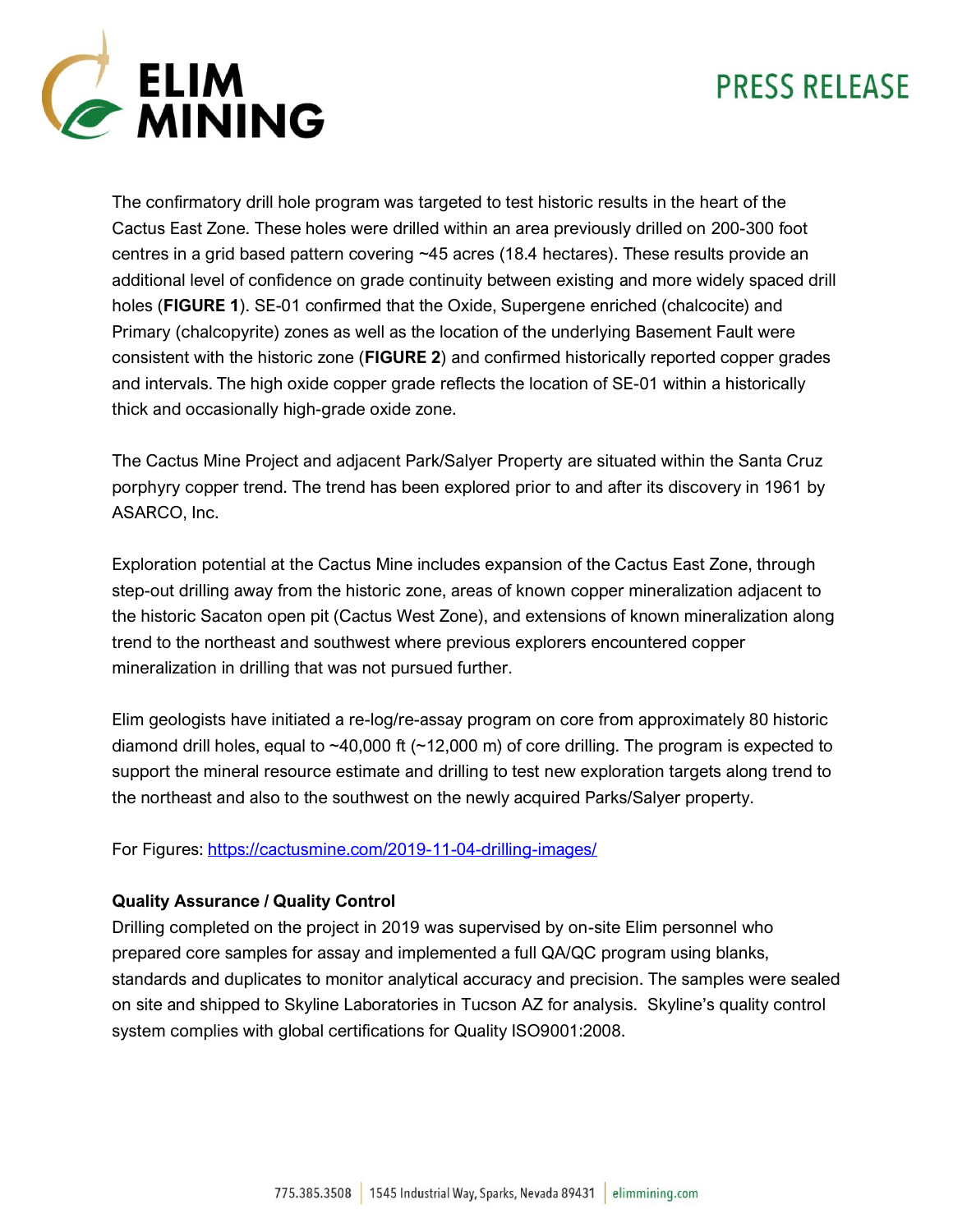

Technical aspects of this news release have been reviewed, verified and approved by Allan Schappert – CPG, who is a qualified person as defined by National Instrument 43- 101– *Standards of Disclosure for Mineral Projects*.

#### **About Elim Mining Incorporated (**[www.elimmining.com](http://www.elimmining.com/) **|** [www.cactusmine.com\)](http://www.cactusmine.com)/)

Elim Mining Incorporated is a private mineral resource development company with headquarters in Reno, Nevada and Phoenix, Arizona. Elim is rooted in the identification, acquisition, exploration, development and sustainable production of precious and base metal properties in well-known geographic regions. The company seeks assets with significant potential for proven and probable mineral reserves. Elim is managed by mining executives with over 210 years' experience in mine operations and business. With a history and reputation for strategically launching, revitalizing, and leading multi-million-dollar mining organizations, the team has achieved tremendous growth and value for investors in a socially and environmentally responsible manner.

#### **For more information:**

John Antwi, President and CEO 520-858-0600 [jantwi@elimmining.com](mailto:jantwi@elimmining.com)

Alison Dwoskin, Investor Relations 647-233-4348 [adwoskin@elimmining.com](mailto:adwoskin@elimmining.com)

#### **Forward-Looking Statements**

Forward-looking statements involve known and unknown risks, uncertainties and other factors which may cause the actual results, performance or achievements of Elim to be materially different from any future results, performance or achievements expressed or implied by the forward-looking statements. Factors that could affect the outcome include, among others: future prices and the supply of metals; the results of drilling; inability to raise the money necessary to incur the expenditures required to retain and advance the properties; environmental liabilities (known and unknown); general business, economic, competitive, political and social uncertainties; results of exploration programs; accidents, labour disputes and other risks of the mining industry; political instability, terrorism, insurrection or war; or delays in obtaining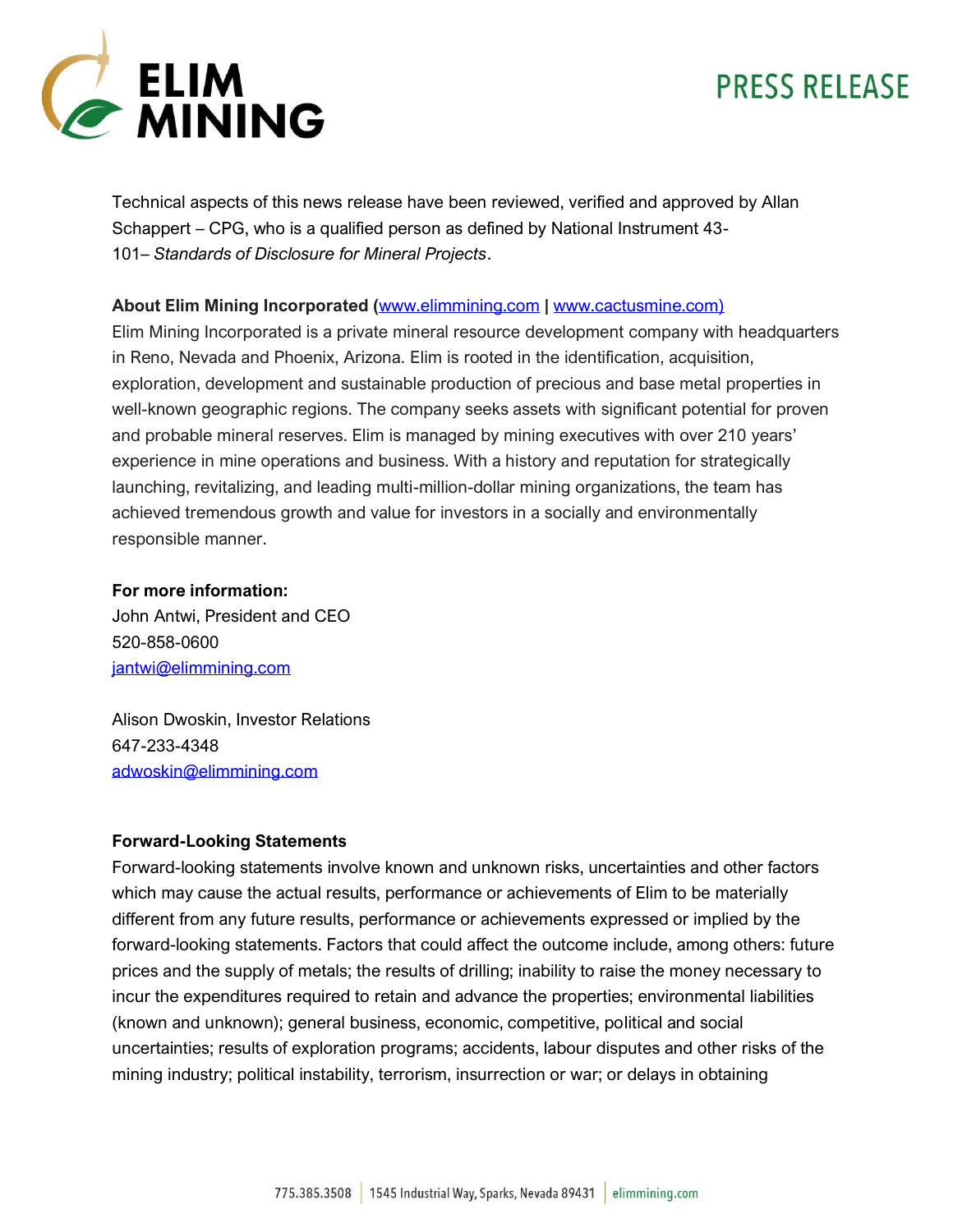

governmental approvals, projected cash operating costs, failure to obtain regulatory or shareholder approvals.

Although Elim has attempted to identify important factors that could cause actual actions, events or results to differ materially from those described in forward-looking statements, there may be other factors that cause actions, events or results to differ from those anticipated, estimated or intended. Forward-looking statements contained herein are made as of the date of this news release and Elim disclaims any obligation to update any forward-looking statements, whether as a result of new information, future events or results or otherwise, except as required by applicable securities laws.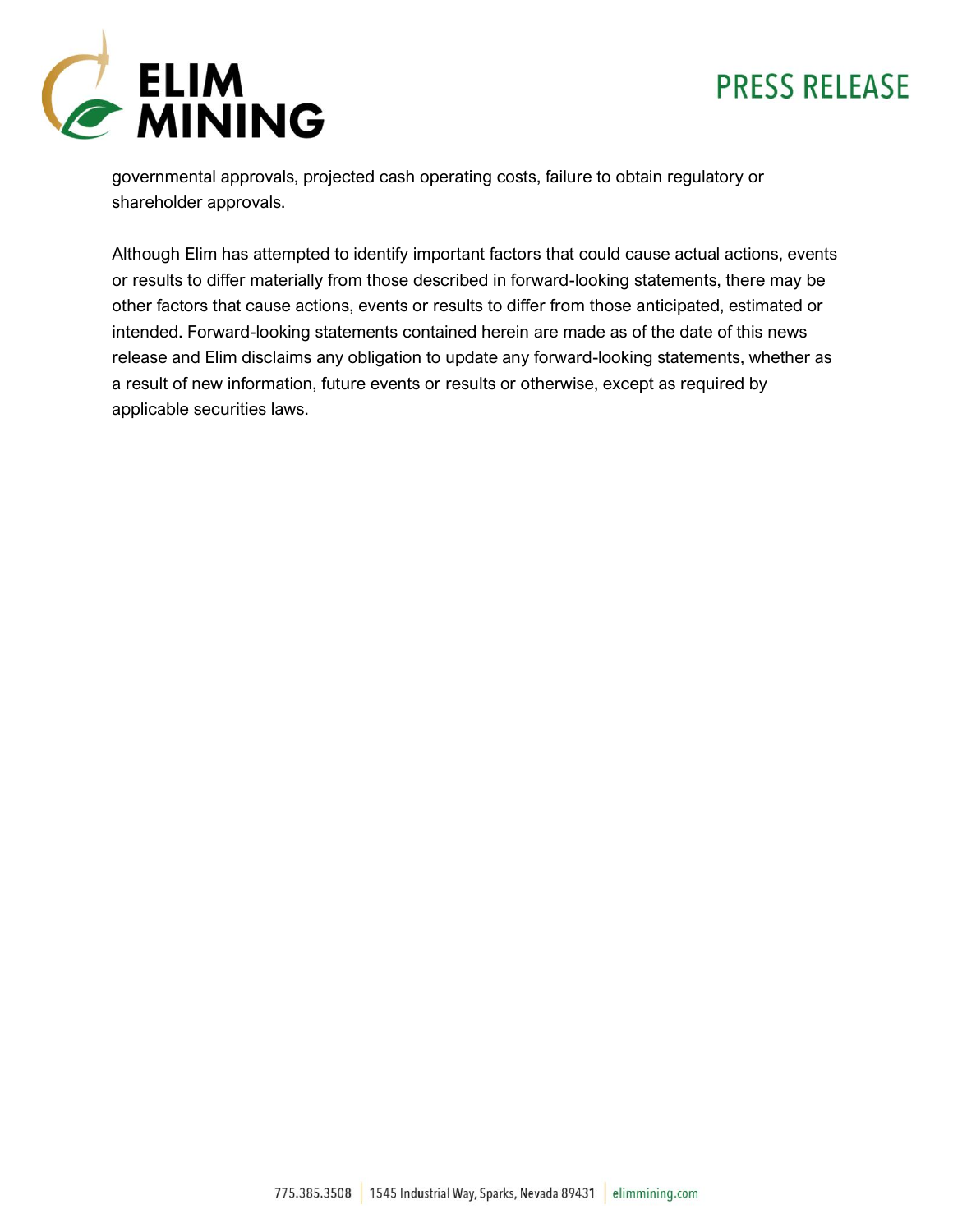



Grid is in imperial units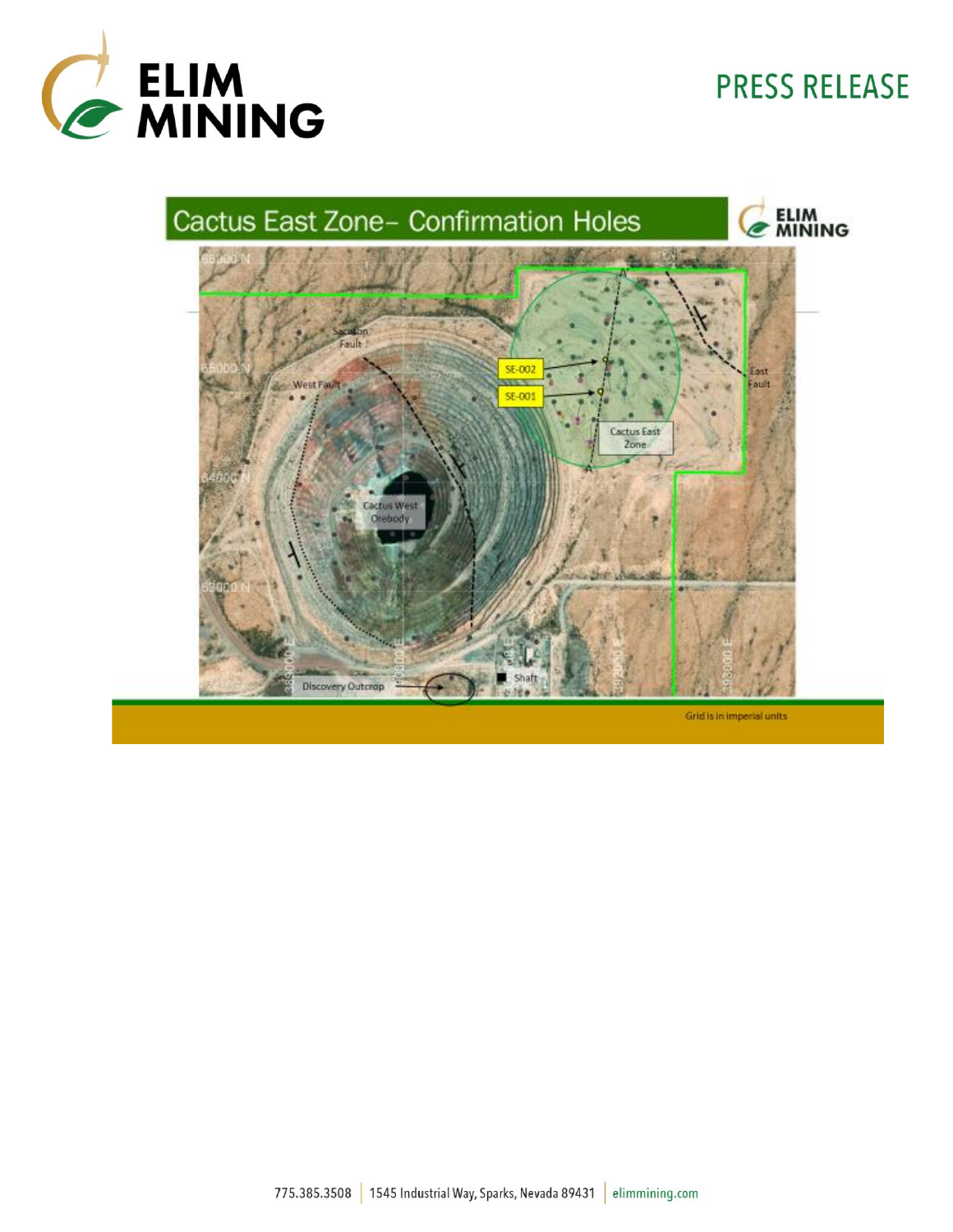